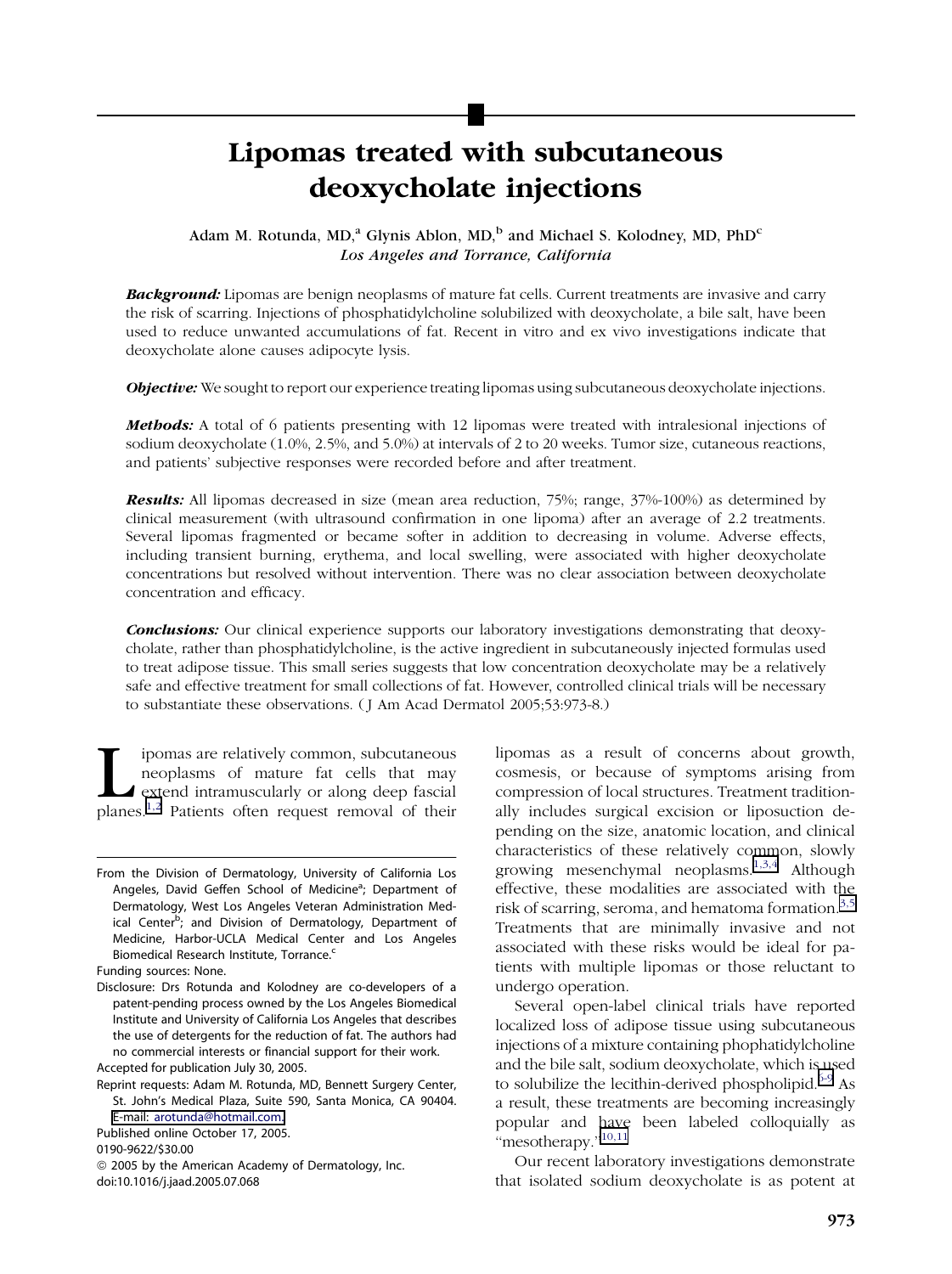<span id="page-1-0"></span>Table I. Pretreatment and posttreatment size, change in area, total treatments, interval between treatments, and interval between last treatment and final measurement for lipomas injected with the indicated concentrations of sodium deoxycholate

| Lipoma | <b>Site</b>   | Pretreatment<br>size, $cm  $                     | Posttreatment<br>size, cm                  | Change<br>in area.<br>$\frac{0}{0}$ | Total number of<br>treatments<br>(% deoxycholate<br>injected) | <b>Interval</b><br>between<br>treatments | <b>Interval between</b><br>last treatment<br>and final<br>measurement |
|--------|---------------|--------------------------------------------------|--------------------------------------------|-------------------------------------|---------------------------------------------------------------|------------------------------------------|-----------------------------------------------------------------------|
|        | Upper abdomen |                                                  | $0^*$                                      | $-100$                              | $1(2.5\%)$                                                    | N/A                                      | 6 mo                                                                  |
| 2      | Upper abdomen | 2                                                | 1.0, 0.3, 0.5<br>$(3$ pieces) <sup>†</sup> | N/A                                 | $3(5\%, 5\%,$<br>2.5%                                         | $2$ wk-5 mo                              | 4 mo                                                                  |
| 3      | Lower abdomen | $2 \times 2.5$                                   | $1 \times 1.5$                             | $-70$                               | $3(5\%, 5\%$<br>2.5%                                          | $2$ wk-5 mo                              | 4 mo                                                                  |
| 4      | Upper back    | $4 \times 3.5$                                   | 2                                          | $-71$                               | 4 (1%)                                                        | $1-4$ mo                                 | 4 mo                                                                  |
| 5      | Clavicle      | $2 \times 1.8$                                   | 1.3                                        | $-82$                               | 4 (1%)                                                        | 1-4 mo                                   | 4 mo                                                                  |
| 6      | Forearm       | 2.8                                              | 0.5                                        | $-97$                               | 1(5%)                                                         | N/A                                      | 3 mo                                                                  |
| 7      | Shoulder      | $3 \times 2$ (2.6 $\times$ 0.6<br>by ultrasound) | 0.8 (0.5 $\times$ 0.3<br>by ultrasound)    | $-90^{5}$                           | 2(1%)                                                         | 5 mo                                     | 4 mo                                                                  |
| 8      | Forearm       | 1 (1.2 $\times$ 0.9 by<br>ultrasound)            | $0*$                                       | $-100$                              | 2(1%)                                                         | 4 mo                                     | 4 mo                                                                  |
| 9      | Upper thigh   | $2 \times 1$                                     | $1.2 \times 0.8$                           | $-52$                               | $2(2.5\%)$                                                    | 3 mo                                     | 4 mo                                                                  |
| 10     | Chest         | 2                                                | $1.3^{++}$                                 | $-58$                               | $2(5\%, 1\%)$                                                 | 5 mo                                     | 5 mo                                                                  |
| 11     | Forearm       | 2                                                | $1.4 \times 1^{4}$                         | $-65$                               | 1(5%)                                                         | N/A                                      | 2 wk                                                                  |
| 12     | Forearm       |                                                  | 0.8                                        | $-37$                               | 1(5%)                                                         | N/A                                      | 5 mo                                                                  |

N/A, Not applicable.

\*Imperceptible size precluded clinical measurement.

<sup>†</sup>Fragmented.

z Excised after final injection.

§ Based on ultrasound measurements.

k Single number refers to diameter.

causing adipocyte lysis as a mixture also containing phosphatidylcholine.[12](#page-4-0) These findings suggest that deoxycholate is the primary active ingredient in this formulation and may lead to fat reduction clinically. Herein, we report a case series of patients treated with subcutaneous injections using deoxycholate alone as a treatment for their lipomas.

#### METHODS

After obtaining informed consent for treatment, 6 patients with 12 clinically diagnosed lipomas (two confirmed by ultrasound) were injected with a solution containing sodium deoxycholate (at concentrations of 50, 25, or 10 mg/mL), benzyl alcohol (9 mg/mL), and sterile water (Hopewell Compounding Pharmacy, Hopewell, NJ). Patients did not report any significant medical history, nor had they had previous intervention to the lipomas undergoing treatment. The same clinician who performed the injections also evaluated lipoma size (measured by ruler), consistency, location, and shape before treatment and at follow-up. A 30-gauge, .5-in needle attached to a 3-mL syringe was used to directly inject the solution transcutaneously into the lipoma. No ice, or topical or local anesthetic, was used. We did not

massage, perform subcision on, or physically manipulate the lipoma before or after injection. Patients were treated with a volume of solution in milliliters equal to half of the largest dimension of the lipoma in centimeters. When the lipoma measured more than 1 cm, injections were placed at two equally spaced sites. Pressure was applied directly to the site of injection for several seconds to prevent local bleeding and an adhesive dressing was applied. No specific wound care was advised. The patient's clinical responses, including pain and erythema, were recorded immediately after injection. Additional reactions occurring in the interval between treatments were recorded by the patient and reported at the subsequent visit. Intervals between injections were chosen at least 2 weeks in length. Treatment was continued until the patient was satisfied with the lipoma's response to the injection. Deoxycholate concentration was titrated down to comfort on subsequent visits according to the reported side effects. Several lipomas were photographed before and immediately after injection, and at follow-up. One lipoma was evaluated by ultrasound both before commencing the injections and after completing the treatment.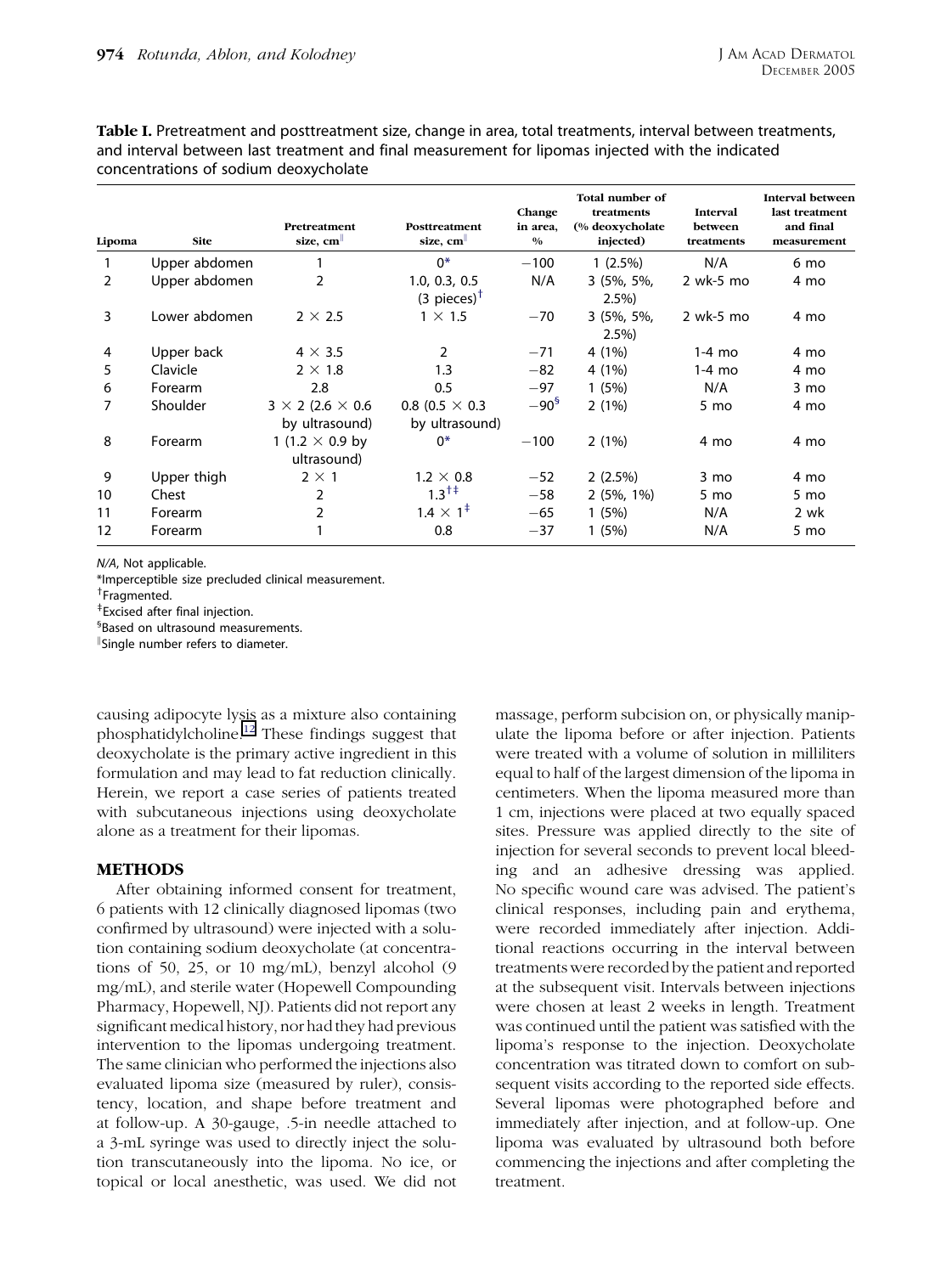

Fig 1. Lipoma area before and after subcutaneous deoxycholate injections.

#### **RESULTS**

A total of 12 subcutaneous lipomas in 6 patients (3 men and 3 women, age 33-43 years, Fitzpatrick skin type II-IV) were injected with varying concentrations of sodium deoxycholate. Our observations are summarized in [Table](#page-1-0) I and Fig 1. All lipomas were reduced in size (average area reduction 75%) after a mean of 2.2 treatments (4 lipomas were treated once; 4 lipomas were treated twice, 2 lipomas were treated 3 times; and 2 lipomas were treated 4 times). All lesions treated with 1% deoxycholate alone (lipomas 4, 5, 7, and 8) had a decrease in area within the range (37%-100%) of those treated with 2.5% or 5.0% deoxycholate. The time interval between treatments ranged from 2 weeks to 5 months due to a number of factors unrelated to clinical response or treatment effects.

The ultrasound dimensions of lipomas 7 and 8 closely correlated with their measurements on physical examination [\(Table](#page-1-0) I and Fig 2). Lipomas that were firm to palpation on initial physical examination (lipomas 1-3 and 9) became softer after the first injection. Two lesions (lipoma 2, 2 cm, upper abdomen; and lipoma 10, 2 cm, chest) fragmented at the injected sites. Specifically, lipoma 2 became softer and divided into what was thought to be 3 distinct lesions 8 weeks after the last injection [\(Fig](#page-3-0) 3). Lipoma 10 fragmented at the two injection sites during the 5-month follow-up interval, but otherwise remained intact. In two cases (lipomas 4 and 5), skin that was considerably distended by the underlying lipoma on physical examination before treatment became significantly flatter at subsequent visits. Although these lipomas were not dramatically reduced in diameter even after 4 treatments, this outcome was judged to be cosmetically acceptable to the patients.

Patients were treated with a reduced deoxycholate concentration over time given the side effects



Fig 2. A, Ultrasound of lipoma 7 located on the shoulder measuring  $2.65 \times 0.64$  cm before treatment. **B**, Same lipoma measuring  $0.5 \times 0.3$  cm 4 months after second and last injection.

associated with higher concentrations ([Table](#page-3-0) II). Notably, most patients treated with 5.0% or 2.5% deoxycholate experienced moderate to severe burning within minutes of injection and mild, sustained localized swelling  $( \leq 6$  weeks). Cutaneous paresthesias (numbness with loss of soft touch and pinprick sensation) lasting up to 6 weeks was noted overlying lipomas 6 and 11 (from the forearm of two separate patients), both of which were injected with the 5.0% deoxycholate. The dysesthesia spontaneously resolved after the swelling subsided, although one patient eventually decided to have this lipoma excised (lipoma 11). Intraoperatively, a nerve (confirmed by visualization and manipulation) was adjacent to the lipoma. Ecchymoses occurred in two patients, both of whom bled at the injection site. This response did not correlate with deoxycholate concentration.

In contrast to higher concentrations, 1% deoxycholate caused significantly less side effects. Several patients reported no discomfort at any point in time after injection. Adverse effects at this concentration included mild burning persisting no longer than 24 hours; erythema lasting for 24 hours to 5 days; and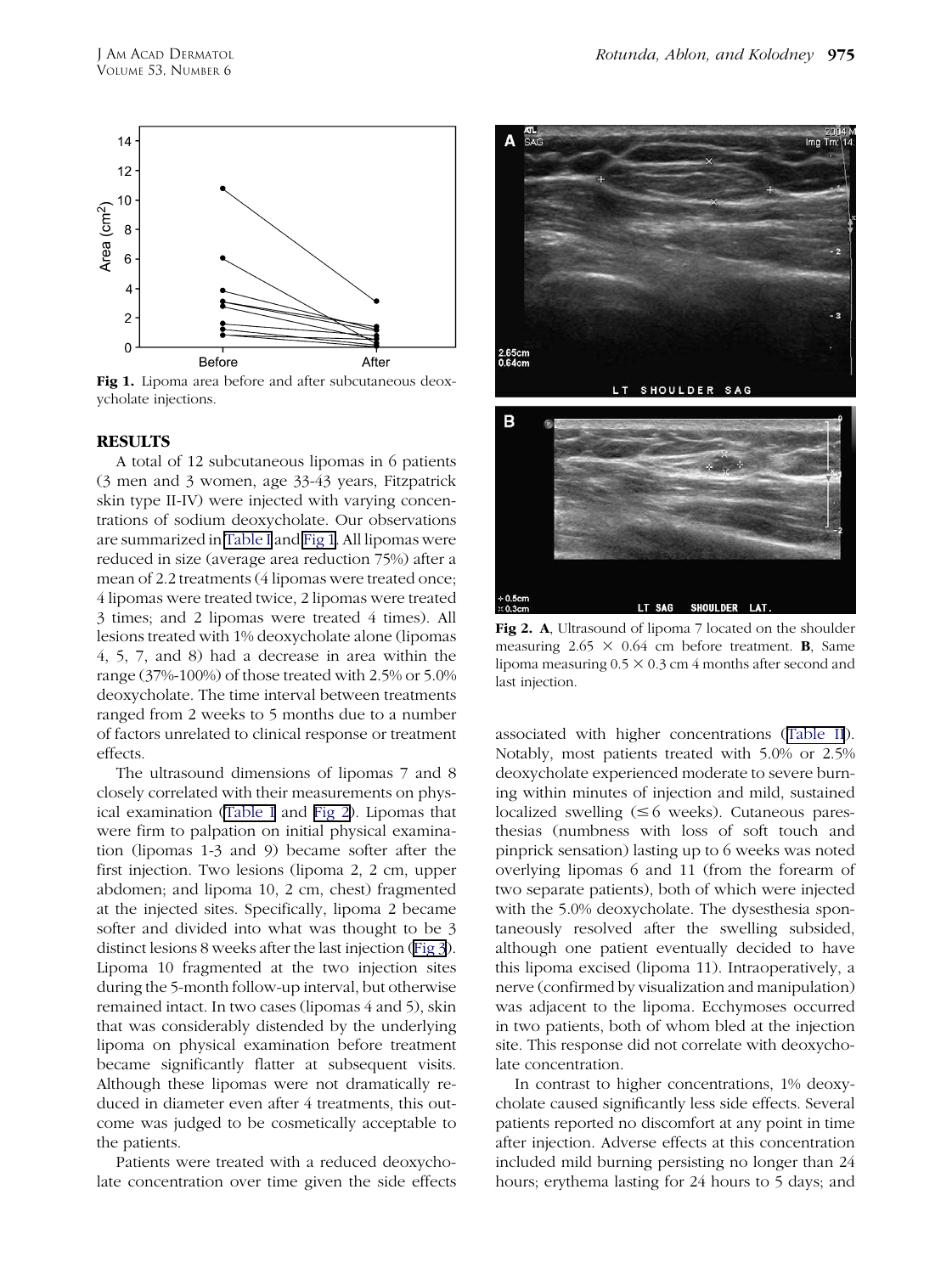<span id="page-3-0"></span>

Lipoma 2 fragmented into 3 distinct lesions 4 months after third and last injection.

several days of very mild swelling and tenderness. Cutaneous anesthesia was not reported in patients receiving 1% deoxycholate.

Gross and histologic findings of an excised lipoma 2 days after injection are reported elsewhere.<sup>[11](#page-4-0)</sup> There was no ulceration, scarring, dyspigmentation, or other prolonged local side effects noted at follow-up (occurring  $\leq 1$  year after injection of 5% deoxycholate). No patient reported constitutional symptoms at any time during treatment.

### Table II. Clinical response and duration of reaction based on clinician and patient observations after injections

| Reaction                                                | Duration       | Comments                                                                                                                                      |
|---------------------------------------------------------|----------------|-----------------------------------------------------------------------------------------------------------------------------------------------|
| Burning                                                 | 30 min-24 h    | None-very mild<br>(1% deoxycho-<br>late) or severe<br>(2.5% and 5.0%<br>deoxycholate)                                                         |
| Erythema                                                | 24 h-5 days    | Mild-moderate<br>in all patients;<br>longer duration<br>more common<br>with 2.5%<br>and 5.0%<br>deoxycholate                                  |
| <b>Tenderness</b>                                       | Several        | Very                                                                                                                                          |
|                                                         | days-weeks     | mild-moderate<br>in all patients;<br>longer duration<br>and higher<br>intensity related<br>to increasing<br>concentrations                    |
| Ecchymoses                                              | 10 and 14 days | Occurred in two<br>patients (using<br>1% and 5%<br>deoxycholate)<br>who experienced<br>bleeding at the<br>injection site                      |
| Cutaneous<br>anesthesia<br>(to pinprick,<br>soft touch) | 4 and 6 wk     | Occurred in two<br>patients with<br>forearm lipomas<br>injected with 5%<br>deoxycholate;<br>resolved without<br>intervention in<br>both cases |

## **DISCUSSION**

The cosmetic treatment of adipose tissue with injections of herbal and/or medicinal compounds has received recent attention in the lay  $pres^{13-15}$  $pres^{13-15}$  $pres^{13-15}$ and medical literature $10,11,16$  under the rubric "mesotherapy.'' A common ingredient in these preparations is phosphatidylcholine, which is invariably combined with deoxycholate to facilitate suspension of the phospholipid in an aqueous solution. Deoxycholate is a secondary bile salt that has been incorporated as an emulsifier in intravenous medi-cation.<sup>[17-20](#page-5-0)</sup> As with other physiologic bile salts, deoxycholate possesses detergent properties with polar lipids.<sup>[21,22](#page-5-0)</sup> This detergent action was recently shown to produce human keratinocyte cell lysis in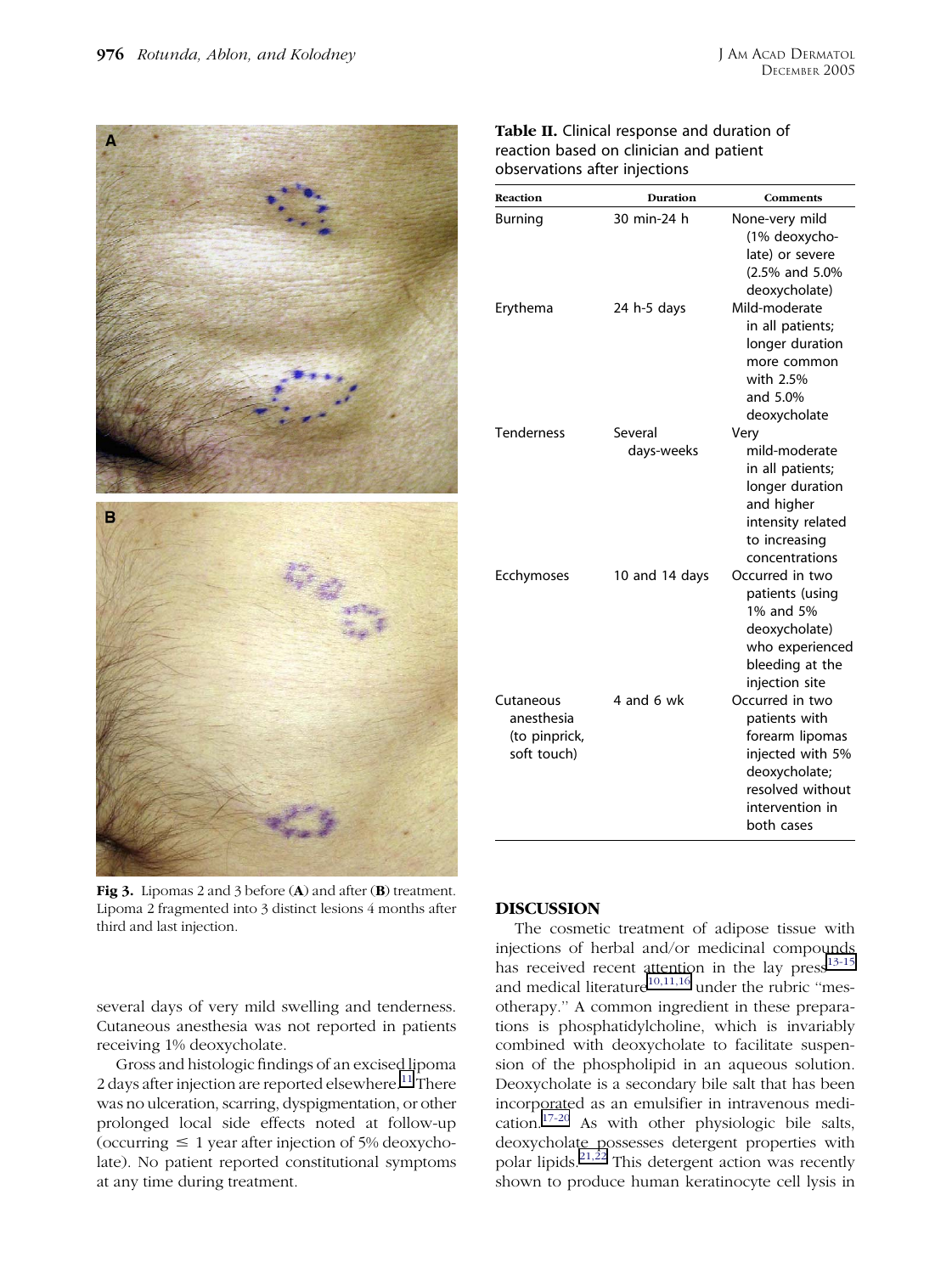<span id="page-4-0"></span>vitro and disruption of porcine adipose architecture ex vivo.<sup>12</sup> Injection of deoxycholate into human lipomas causes focal necrosis, acute inflammation, and hemorrhage histologically.<sup>11</sup> The specificity of the effects of bile salts on fat relative to other tissue is presently under investigation.

We have observed the clinical use of the detergent effects of deoxycholate after subcutaneous injection into lipomas. All lipomas decreased in size clinically, which was confirmed by ultrasound in one case. These findings support the conclusion that deoxycholate is the major active component of the formulation also containing phosphatidylcholine. Moreover, phosphatidylcholine is not necessary to produce these effects.

High concentrations of deoxycholate are associated with more severe and prolonged side effects including cutaneous anesthesia, which may be related to the localized inflammatory reaction and/or a direct caustic effect of deoxycholate on nerves. Two patients reported paresthesias of the skin overlying forearm lipomas after injection with 5% deoxycholate. This effect was likely related to the higher deoxycholate concentration and their proximity to local nerves, as evident in one surgically excised lipoma. Low concentration (1%) was uniformly tolerated by all patients and not associated with any significant adverse events.

Our previous studies suggest that deoxycholate destroys adipocytes through lysis of cell membranes.<sup>12</sup> However, the ultimate fate of the triglyceride contained within the adipocytes remains unknown. A report by Hexsel et al<sup>9</sup> performed baseline, intratreatment, and posttreatment(2 weeks)laboratory analysis in 13 of 213 patients receiving a combination of phosphatidylcholine and deoxycholate for localized fat loss. No significant alterations in hepatic or lipid profiles were recorded in all 13 patients who were tested. Our patients' clinical response together with the histology of injected fat, which includes acute inflammation, $11$  lipid-laden macrophages, and subsequent fibrosis (unpublished data), suggests that the insoluble triglyceride is gradually removed by inflammatory cells. However, some of the triglyceride may be converted to fatty acids, monoglycerides and diglycerides, and glycerol by cellular or serum lipases.

Our previous experimental data indicate that 5% deoxycholate does not produce any additional loss of cell viability or cell lysis compared with 0.5% deoxycholate.<sup>12</sup> Our clinical observations similarly reflect that there does not appear to be a relationship between clinical response (change in lipoma size) and deoxycholate at the concentrations used in these patients. Patients treated with the lowest (1%) dose of deoxycholate had as good as or better response

compared with those patients treated with higher concentrations. Once a minimum effective deoxycholate concentration is attained, increasing detergent concentration may no longer confer additional dissolution of the lipoma, but instead contribute to adverse effects (burning, prolonged induration, paresthesias). Additional studies using varied concentrations of detergent held at fixed volumes would be required before a definitive conclusion regarding the ideal deoxycholate concentration is reached.

Patients may prefer minimally invasive procedures, even if outcomes are less dramatic or rapid than more invasive techniques. Subcutaneous injection of low-concentration deoxycholate or similar detergents may become a nonsurgical treatment for lipomas. Clinical studies investigating dose response and the safety profile of deoxycholate are necessary for intralesional bile salt injections to become a viable therapeutic option for the removal of localized fat.

#### **REFERENCES**

- 1. Ragsdale BD. Tumors with fatty, muscular, ossseus, and cartilaginous differentiation. In: Elder DE, Elenitsas R, Johnson BL Jr, Murphy GF, editors. Lever's histopathology of the skin. Philadelphia: Lippincott Williams and Wilkins; 2004. pp. 1061-107.
- 2. Dolsky RL, Asken S, Nguyen RL. Surgical removal of lipoma by lipo-suction surgery. Am J Cosmetic Surg 1986;3:27.
- 3. Chandawarkar RY, Rodriguez P, Roussalis J, Tantri MD. Minimalscar segmental extraction of lipomas: study of 122 consecutive procedures. Dermatol Surg 2005;31:59-63.
- 4. Field LM. Lipo-suction surgery: a review. J Dermatol Surg Oncol 1984;10:530-8.
- 5. Gingrass MK. Lipoplasty complications and their prevention. Clin Plast Surg 1999;26:341-54.
- 6. Rittes PG. The use of phosphatidylcholine for correction of localized fat deposits. Aesthetic Plast Surg 2003;27:315-8.
- 7. Rittes PG. The use of phosphatidylcholine for correction of lower lid bulging due to prominent fat pads. Dermatol Surg 2001;27:391-2.
- 8. Ablon G, Rotunda AM. Treatment of lower eyelid fat pads using phosphatidylcholine: clinical trial and review. Dermatol Surg 2004;30:422-7.
- 9. Hexsel D, Serra M, Mazzuco R, Dal'Forno T, Zechmeister D. Phosphatidylcholine in the treatment of localized fat. J Drugs Dermatol 2003;2:511-8.
- 10. Rohrich R. Mesotherapy: what is it? Does it work? Plast Reconstr Surg 2005;115:1425.
- 11. Rotunda AM, Kolodney MS. Mesotherapy and phosphatidylcholine injections: historical clarification and review. Dermatol Surg. In Press.
- 12. Rotunda AM, Suzuki H, Moy RL, Kolodney MS. Detergent effects of sodium deoxycholate are a major feature of an injectable phosphatidylcholine formulation used for localized fat dissolution. Dermatol Surg 2004;30:1001-8.
- 13. Lennon C. Skin deep: is this the end for cellulite? Some doctors say, 'fat chance.' New York Times. May 19, 2005; Health section:3.
- 14. The Saturday Early Morning Show. Burn fat away with an injection? Available from: URL:[http://www.cbsnews.com/stories/](http://www.cbsnews.com/stories/2002/11/27/earlyshow/saturday/main531099.shtml)